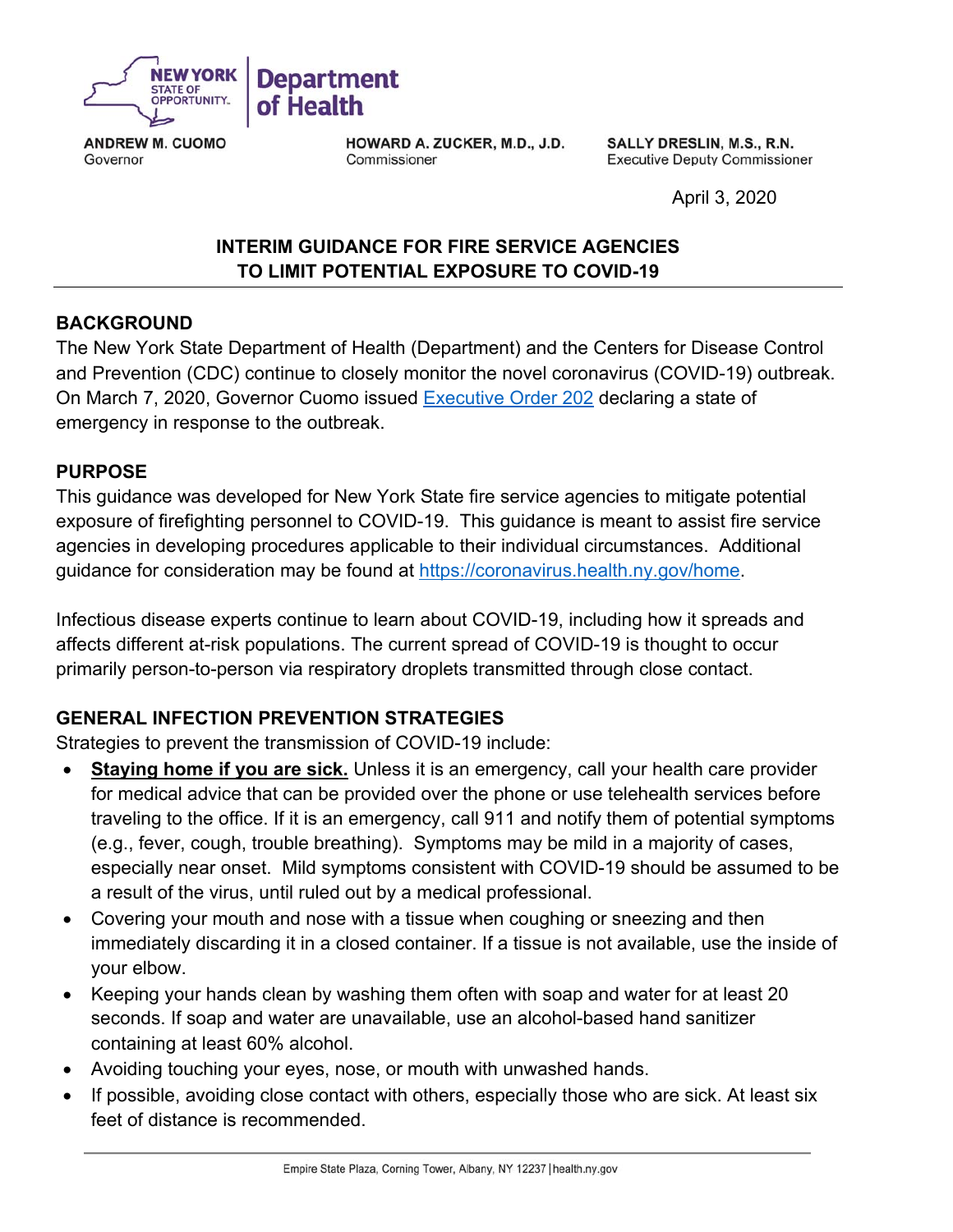• Keeping work surfaces and equipment disinfected.

## **SPECIFIC MITIGATION STRATEGIES FOR FIREFIGHTING PERSONNEL**

Firefighting personnel should exercise caution in their daily regular interactions with colleagues and the public.

To the extent possible, firefighting personnel should implement the following considerations in the work environment to prevent the transmission of COVID-19, including:

- Maintain procedures and practices necessary to provide for the safety of firefighting personnel and effective operations (e.g., needing members to remain seated and belted during a response, maintaining crew size necessary complete tasks during an incident, guiding a saw operator, or footing a ladder). The safety of the firefighting personnel will take precedence over social distancing where personnel must work within six feet.
- Limit nonemergency tasks, such as fire safety inspections and in-person training, to reduce the number of required personnel per shift and limit critical, but nonemergency tasks, to minimum staffing necessary to safely and effectively perform the task.
- Ventilate apparatus and other vehicles during and after transport, to the extent practicable.
- Assign specific riding positions for apparatus and other vehicles to maintain social distancing, to the extent practicable. Facemasks should be considered when riding within six feet of each other is unavoidable.
- Reduce crew size in each vehicle or increase the number of vehicles in a response, to the extent practicable.
- Create separations in sleeping quarters and common areas to maintain a minimum distance of 6 feet.
- Clean and disinfect common areas and frequently touched surfaces in the station at minimum once per 12-hour shift, including doorknobs, telephones/intercoms, computer keyboards/mice, switch plates, kitchen, fitness rooms, etc.
- Clean and disinfect bunk rooms. Replace bedding and clean surfaces after each use.
- Avoid using areas that cannot be cleaned between individual use (i.e. station pole).
- Limit areas to one operator, where practicable (e.g. base station and vehicle radios, alarm panels and traffic controls).
- Stagger mealtimes to limit congregation and serve individually wrapped meals prepared in a sanitized area.
- Eliminate fire station visits by nonessential personnel and the public. When personnel must visit a firehouse (e.g. to drop off supplies), use social distancing precautions like making the transaction outside and maintaining a six-foot distance. Use video and other remote audio/video technology to minimizing in-person visits (e.g., for trainings, staff meetings).
- Clean and disinfect equipment and exposed surfaces in vehicles post-response. Procure and use products identified by the EPA as effective against COVID-19, according to the product label.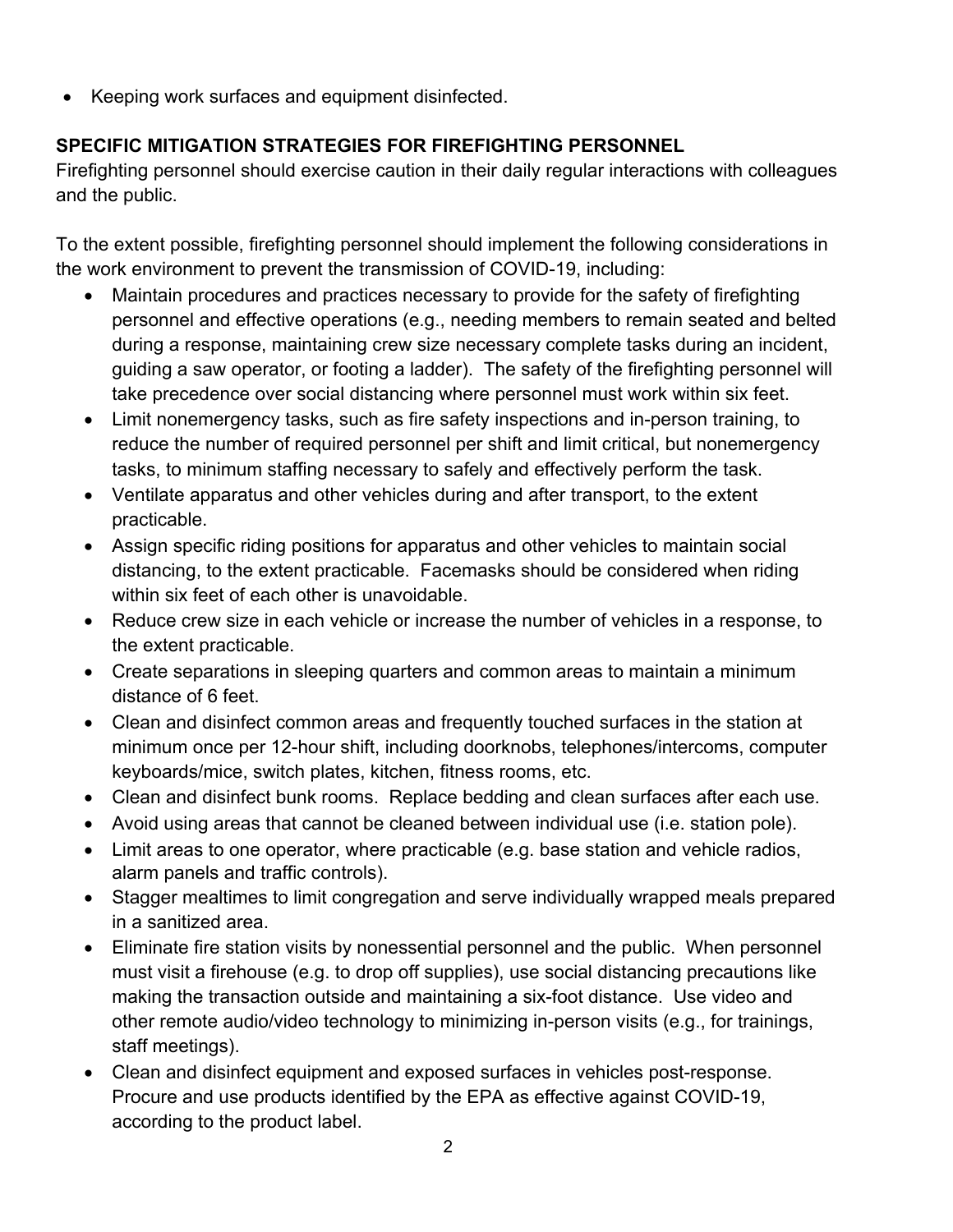• Actively monitor employees for virus symptoms (e.g., fever, cough, shortness of breath) at the beginning of each shift, and at least every 12 hours during the shift.

To the extent possible, firefighting personnel should consider the following precautions when interacting with the public:

- Whenever possible, avoid close contact with others, especially those who are sick. At least a six-foot distance is recommended.
- As possible, to minimize circulation of personnel, restrict mutual tour exchanges, details, backfilling, and other actions which replace personnel to within the same firehouse/facility.
- If firefighting personnel encounter an individual demonstrating mild to severe respiratory symptoms, including cough, fever, or trouble breathing, firefighting personnel should take all possible precautions to minimize the risk of COVID-19 transmission. **However, these precautions should never supersede firefighting action when immediate life-saving interventions or imminent safety measures are required.**
- Have a trained Emergency Medical Service/Emergency Medical Technician (EMS/EMT) assess and transport a person in need of assistance who is displaying symptoms of COVID-19 to a hospital or other healthcare facility. https://www.health.ny.gov/professionals/ems/policy/policy.htm.
- Ensure only trained personnel wearing appropriate personal protective equipment (PPE) have close contact with an individual who may have symptoms of COVID-19.
- Wear PPE, to the extent it is available, when close (i.e. within six feet), prolonged (i.e. more than a few minutes), contact with the public is expected. PPE may include disposable exam gloves, an approved facemask, a fluid resistant gown or suit, and/or eye protection, such as goggles, as appropriate.
- When arriving on scene, practice "doorway triage", collecting as much information as possible about potential COVID-19 risk (e.g., symptoms, quarantine) before making entry/close contact. Limit entry/contact to the minimum extent possible, in order to mitigate the call (e.g. perform medical assessment of patient or check the alarm panel from just outside the front door, send in one or two personnel to investigate instead of an entire crew).
- Limit risk of exposure by using an approved facemask when responding to all appropriate calls. Do not use damaged or soiled masks.
- Clean and disinfect firefighting equipment and PPE prior to use and reuse. Equipment and surfaces should be cleaned using a household cleaning product identified by the EPA as effective against COVID-19, according to the product label.
- Ensure standard operating procedures for the containment and disposal of used PPE, to the extent your fire service agency has such procedures.
- Ensure standard operating procedures, in accordance with CDC guidance, for containing and laundering clothes are available and followed. Avoid shaking soiled clothes.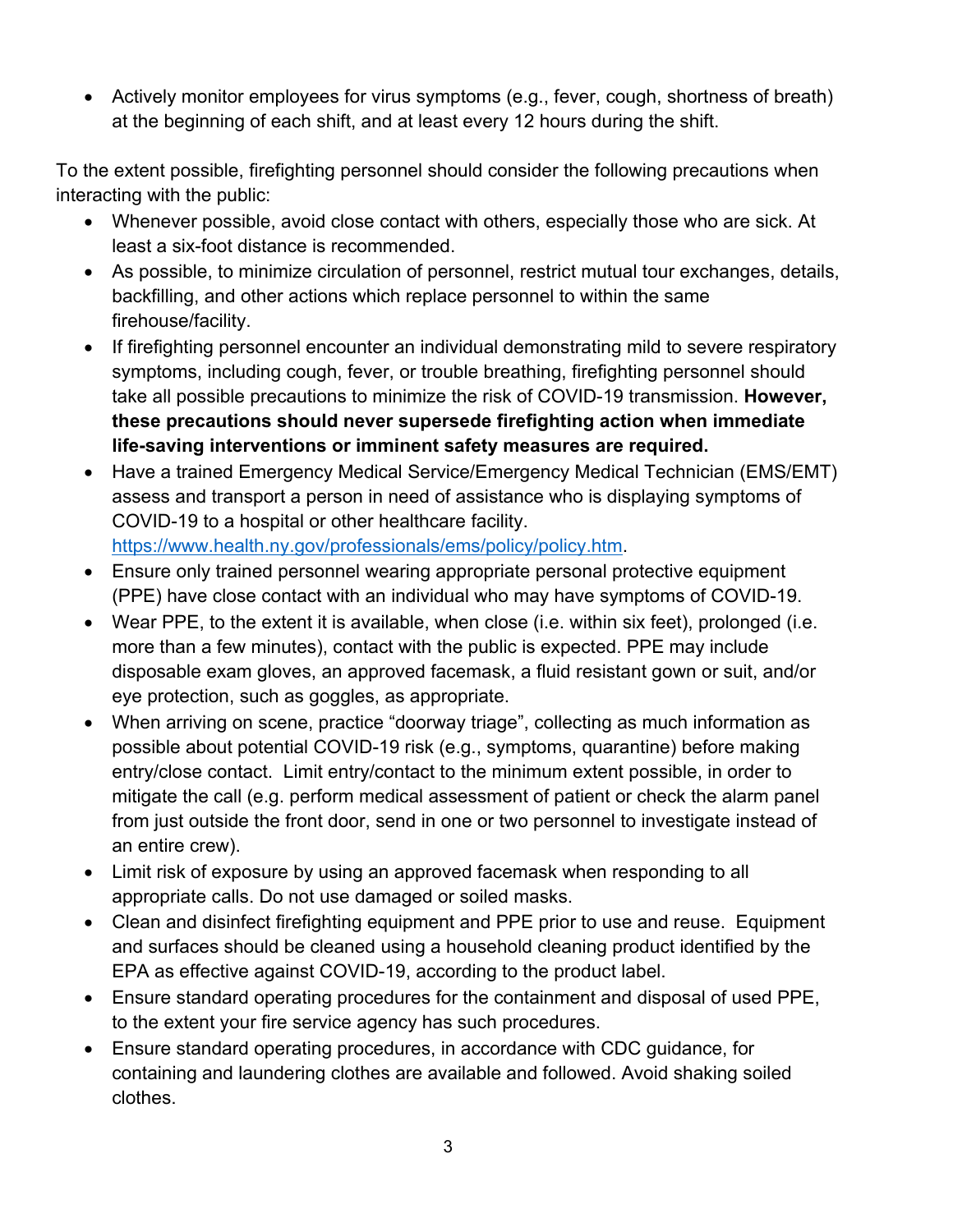Launder firefighting turnout gear, including gloves and hoods, in a washer/extractor at washing temperature of 140°F and use of an EPA approved laundry sanitizer, in accordance with NFPA 1851, if the gear has been exposed to a confirmed or suspect case of COVID-19.

## **DAILY MONITORING AND RISK REDUCTION**

All fire service agencies should implement risk reduction procedures consistent with this guidance, including but not limited to self-monitoring for symptoms (e.g. fever, cough, and shortness of breath).

## **EXPOSED FIREFIGHTING PERSONNEL**

The first course of action, both for assuring firefighter safety and minimizing virus spread, is to allow quarantine and isolation periods of 14 days. However, this temporarily reduces the pool of available workers. After exhausting backfilling and all other reasonable efforts to replace affected personnel, if emergency response capabilities will be adversely impacted (e.g., fire companies closed or crew sizes reduced) by the absence of these employees, Fire Service agencies may permit firefighting personnel exposed to, or recovering from, COVID-19 to work under the following conditions:

- 1. Operations: Firefighting personnel exposed to a confirmed or suspect case of COVID-19, or with confirmed or suspected COVID-19, can continue to work, **provided their absence would adversely impact the ability for the agency to continue to provide an appropriate level of response, and only in accordance with the following conditions:**
	- a. Asymptomatic contacts: Firefighting personnel who have had contact with a confirmed or suspected case of COVID-19 but display no symptoms.
		- Personnel who are asymptomatic contacts of confirmed or suspected COVID-19 cases should self-monitor twice-a-day both on- and off-duty (i.e. temperature and symptoms check). Asymptomatic personnel should be similarly monitored by agency personnel at the beginning of each shift and at least every 12 hours during the shift.
		- Wear a facemask while working within 14 days after their exposure. The mask should be donned before entry into the workplace and before close contact with coworkers.
	- b. Confirmed or Suspected COVID-19 cases: Firefighting personnel with confirmed or suspected COVID-19, based upon symptoms<sup>1</sup>, and who have maintained

 1 Symptoms include fever, cough, or shortness of breath. Some individuals may also have other mild flu-like symptoms like headache, malaise, sore throat, vomiting or diarrhea.